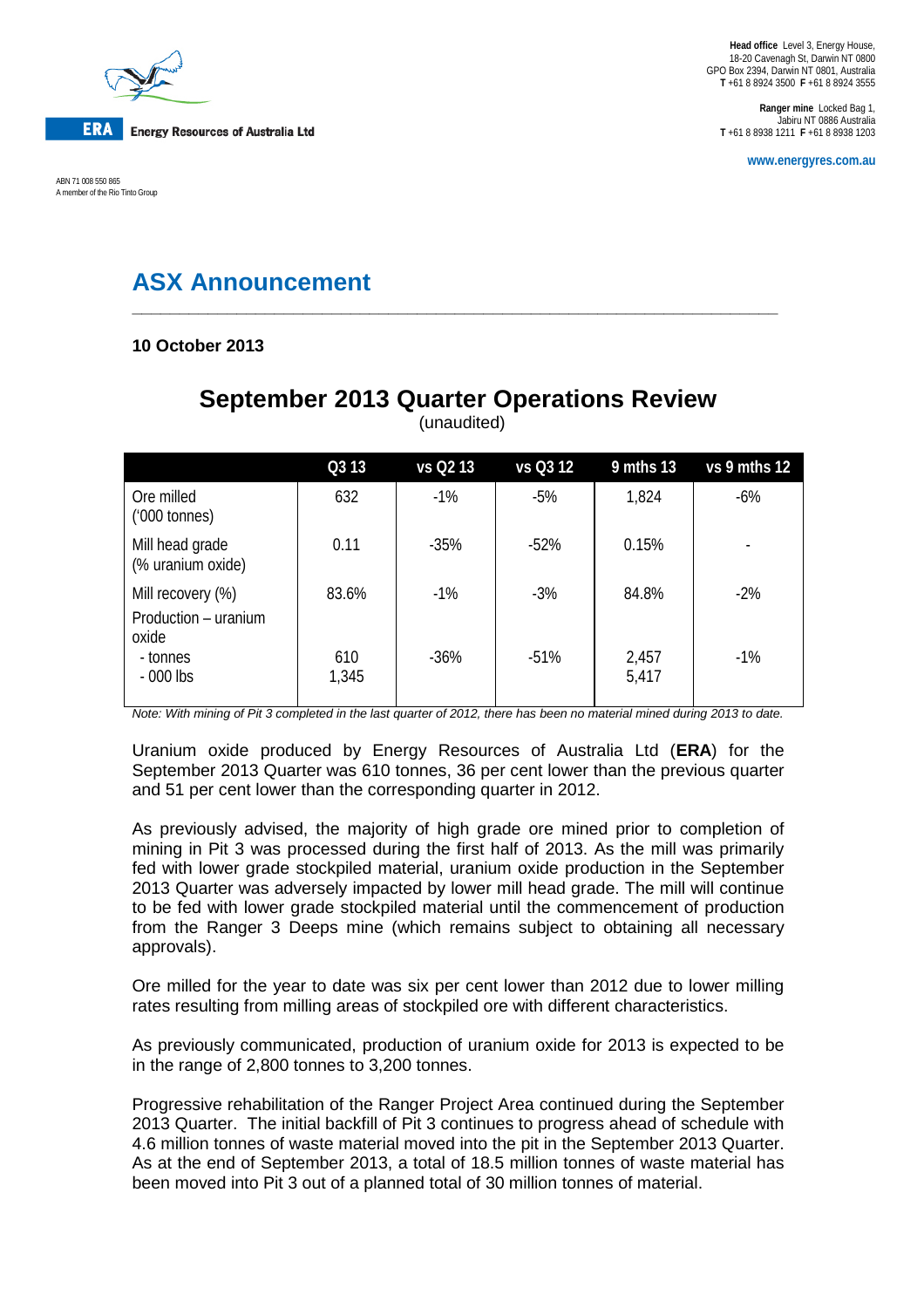On 19 September 2013, ERA officially unveiled a new \$220 million Brine Concentrator facility. The Brine Concentrator uses internationally proven technology to treat industrial process waters to extremely high standards through a process of heating and evaporative cooling. It has the capacity to produce 1.83 billion litres of clean distilled water each year. The Brine Concentrator will be used to manage and reduce ERA's process water inventories, and will play an integral part in progressive rehabilitation activities at Ranger.

## **EXPLORATION AND EVALUATION**

Evaluation expenditure for the September 2013 Quarter totalled \$3 million compared to \$1 million for the previous quarter and \$1 million for the corresponding quarter in 2012. During the September 2013 Quarter, the evaluation expenditure related to the Ranger 3 Deeps underground mine Prefeasibility Study. This study continues to progress on schedule and on budget.

The total evaluation expenditure for the year to 30 September 2013 was \$5 million.

Total exploration expenditure for the September 2013 Quarter was \$17 million, compared to \$10 million in the previous quarter and \$13 million in the corresponding quarter in 2012. Total exploration expenditure for the year to 30 September 2013 was \$36 million, comprised of \$32 million for the Ranger 3 Deeps exploration decline and \$4 million on the Ranger surface exploration programme.

During the September 2013 Quarter, work continued on the Ranger 3 Deeps exploration decline with the face position reaching 1,435 metres from the surface on 30 September 2013.

Underground exploration drilling of the Ranger 3 Deeps resource continued with 11 holes completed in the quarter totalling 4,471 metres. ERA released the results from the first cross section of underground close-spaced drilling of the Ranger 3 Deeps resource on 30 August 2013. Drilling of the second and third cross sections is underway with the results of these cross sections to be provided in due course.

The Ranger 3 Deeps Exploration Decline project remains on schedule and on budget.

Surface exploration drilling of previously identified targets in the north of the Ranger Project Area commenced during the September 2013 Quarter. Total surface exploration expenditure for the quarter was \$4 million, which was in line with the expenditure in the corresponding quarter in 2012. At this early stage, no significant intercepts have been encountered.

#### *Competent Person*

The information in this report relating to exploration results is based on information compiled by Greg Rogers and Stephen Pevely, Competent Persons who are members of the Australasian Institute of Mining and Metallurgy. Greg Rogers and Stephen Pevely are full-time employees of the company and have sufficient experience that is relevant to the style of mineralisation and type of deposit under consideration and to the activity being undertaken to qualify as a Competent Person as defined in the 2012 Edition of the 'Australasian Code for Reporting of Exploration Results, Mineral Resources and Ore Reserves'. Greg Rogers and Stephen Pevely consent to the inclusion in the report of the matters based on their information in the form and context in which it appears.